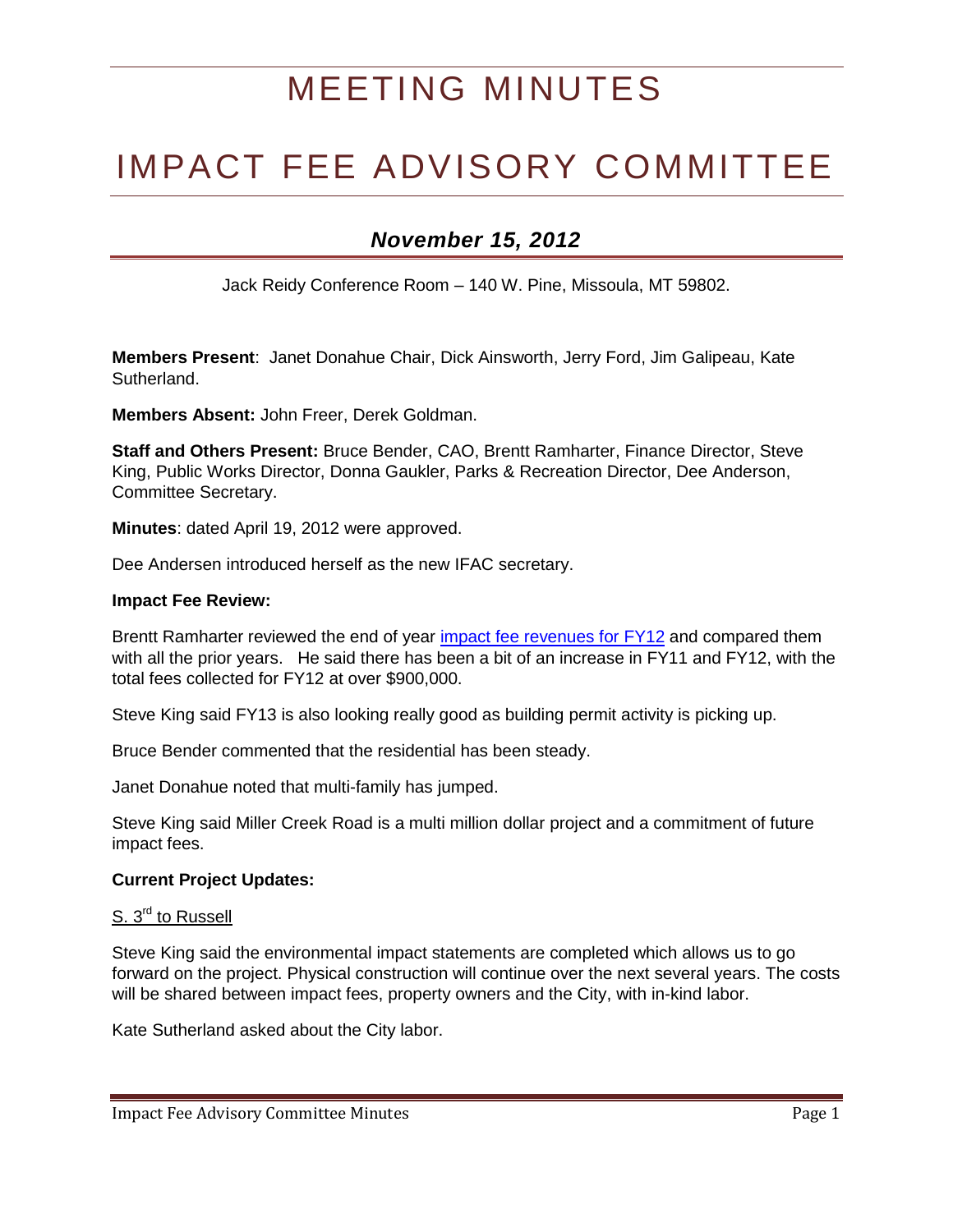Mr. King said the City Street Department has the crews and equipment to provide asphalt and gravel. That's where the impact fees come in-for materials.

#### Fort Missoula

Fort Missoula is still in the planning and design phase. They are still working to get things scoped out. One remaining issue is water rights.

#### 44 Park Ranch

There are still some bench marks to meet for the developer.

#### Pleasant View Park

The developer has done some of it and collected some fees as an offset. They have to use cash in lieu.

The committee discussed what cash in lieu is, and explained that it can only be used for a park in that area.

Dick Ainsworth said in a smaller development they would give cash in place of parkland.

Steve King requested an increase in the amount of impact fee revenue for the S. 3<sup>rd</sup> to Russell and Van Buren Street projects. He said the S.  $3<sup>rd</sup>$  to Russell Street project has been flagged for impact fees for 10 years. The original proposed planning estimates have gone from \$2 to \$3.3 million. It was our best estimate at the time. He said we didn't have the full depth of the cost of this project. The original numbers were planning numbers, but now we have real numbers for the design.

The committee discussed different reasons for why the projects costs increased, but Bruce Bender pointed out that until the Environmental Impact Statement (EIS) was adopted, the project couldn't move forward. By the time it was adopted, there was no money for  $3<sup>rd</sup>$  Street and the federal money was going to Russell Street. In the case of 3<sup>rd</sup> Street, the City must build more roadway which costs more.

Dick Ainsworth was curious when the original estimates were done.

Steve King said the original estimates were done in 2006-07 and since then it's gone from a two lane to a three lane road and a bike lane was added.

Bruce Bender said Impact fees were budgeted at \$155,000 and we have spent some of that.

Steve King discussed the projected future growth for Missoula and its impact on our roads. By 2035 we will experience a 67% increase in traffic. A third lane was added to S.  $3<sup>rd</sup>$  but that probably won't be enough.

As mentioned before the City will provide in-kind labor but may contract out for some of the work, like hauling. We will go to Council with engineering costs and do a budget amendment.

Janet. Donahue asked if it had to go back to Council this year.

Bruce Bender said no, we won't exceed the current year budget.

Steve King said it will come in FY13, FY14, and FY15.

Janet Donahue asked if the percentage has gone up.

Impact Fee Advisory Committee Minutes **Page 2**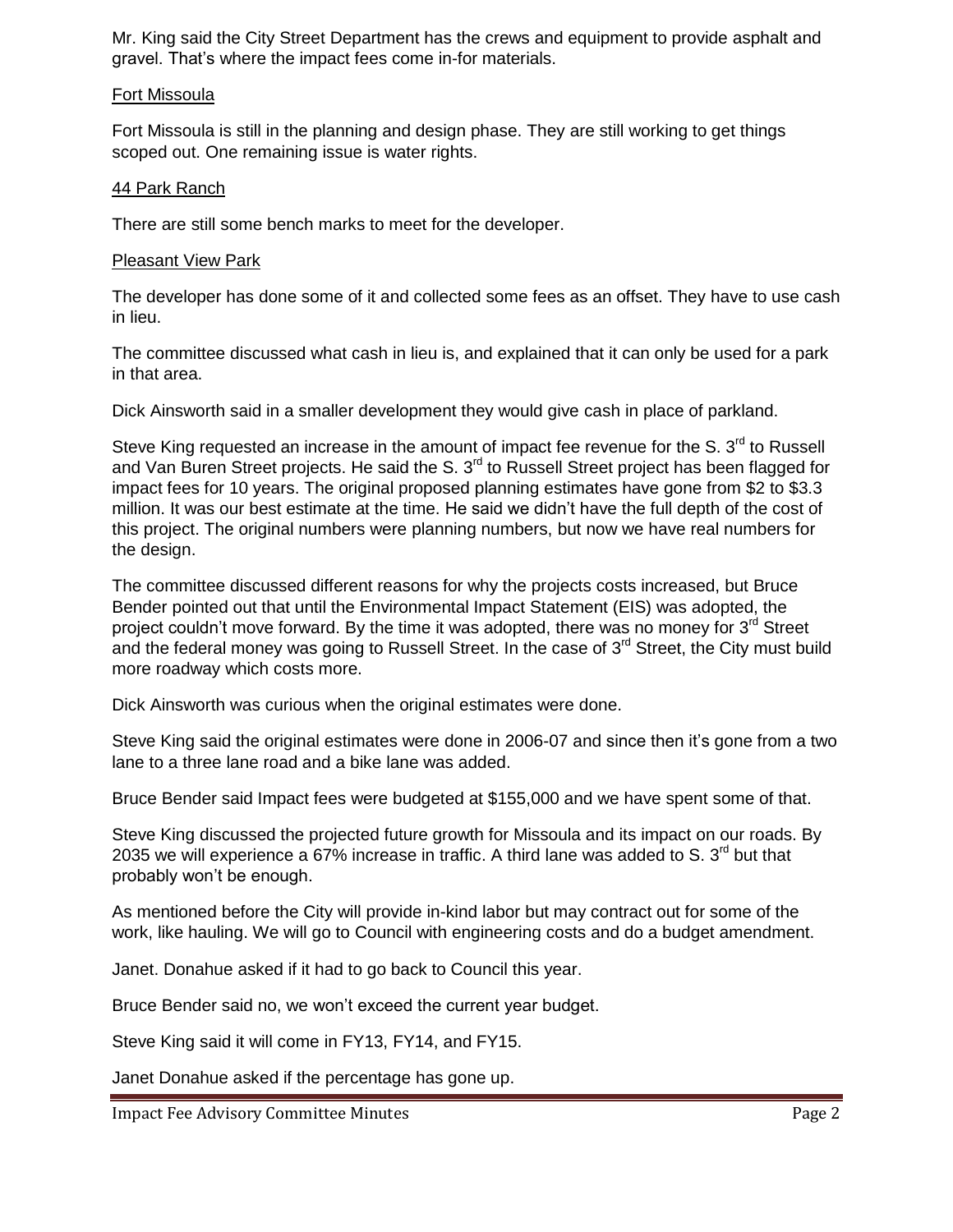Steve King said it's still a third. The total transportation impact fees will increase from \$633,000 to \$1,120,000.

Bruce Bender said in FY14 we will be expending the \$400,000.

The committee discussed the Van Buren Street project. Steve King said the numbers are not as bad, but the original planning numbers were low. The actual cost is \$1 million from planning to design. We had \$100,000 of impact fees allocated and we are recommending the traffic portion of impact fees go up from \$100,000 to \$280,000.

Bruce Bender said we have two more phases.

Steve King said to install pavement, curbs, sidewalks and bulb-outs. It is a 20% impact fee portion we are recommending an increase to 28%.

Jim Galipeau asked if the Rattlesnake area will grow in population that much.

Steve King said yes, based on the projected growth in traffic. Currently there is an average of 8 or 9 trips generated per single family residence per day in and out of Rattlesnake.

Donna Gaukler said some of those trips would be to access land use.

Dick inquired about the status on roundabouts.

Steve King said in 2014 there will be 2 roundabouts installed, a new bridge and a trail. There have been new condos built. The sewer went in, which can accommodate more growth.

It was stated that an apartment generates about 5 trips a day.

Mr. King said these are big numbers with a substantial increase over several years so it is manageable. He pointed out that even with the 3rd and Van Buren Street projects we are still accumulating more in impact fees than we spend each year.

Dick said there are many places to use it.

Bruce Bender said he wanted this committee to have a heads up that the Administration is anticipating higher expenditures over the next two years. With the support of the committee he will be bringing this back in the spring for official approval.

#### **Future Project: Hillview Way:**

Bruce Bender said we tried to do an SID but it failed. We looked at what the County did with the sewer. We are now considering working with the road districts as an additional revenue source for Hillview Way. This project could be eligible for road impact fees.

Steve King said Hillview Way is a complete reconstruction. We will need improved drainage, sidewalks on one side and a barrier curb to keep the reasonable drivers from going off the road and down the hillside. The project was originally a \$3.5 million project and we were asked to cut everything out that wasn't necessary. We are now looking at a cost of \$2.5 million.

Bruce Bender discussed prior assessment methods on Hillview Way properties with large parcels and the need to make it more equitable among the property owners. He would like to use a combination of an assessment, road district funds, and at least a third of the total amount in impact fees.

Janet Donahue asked if there are any federal aid grants.